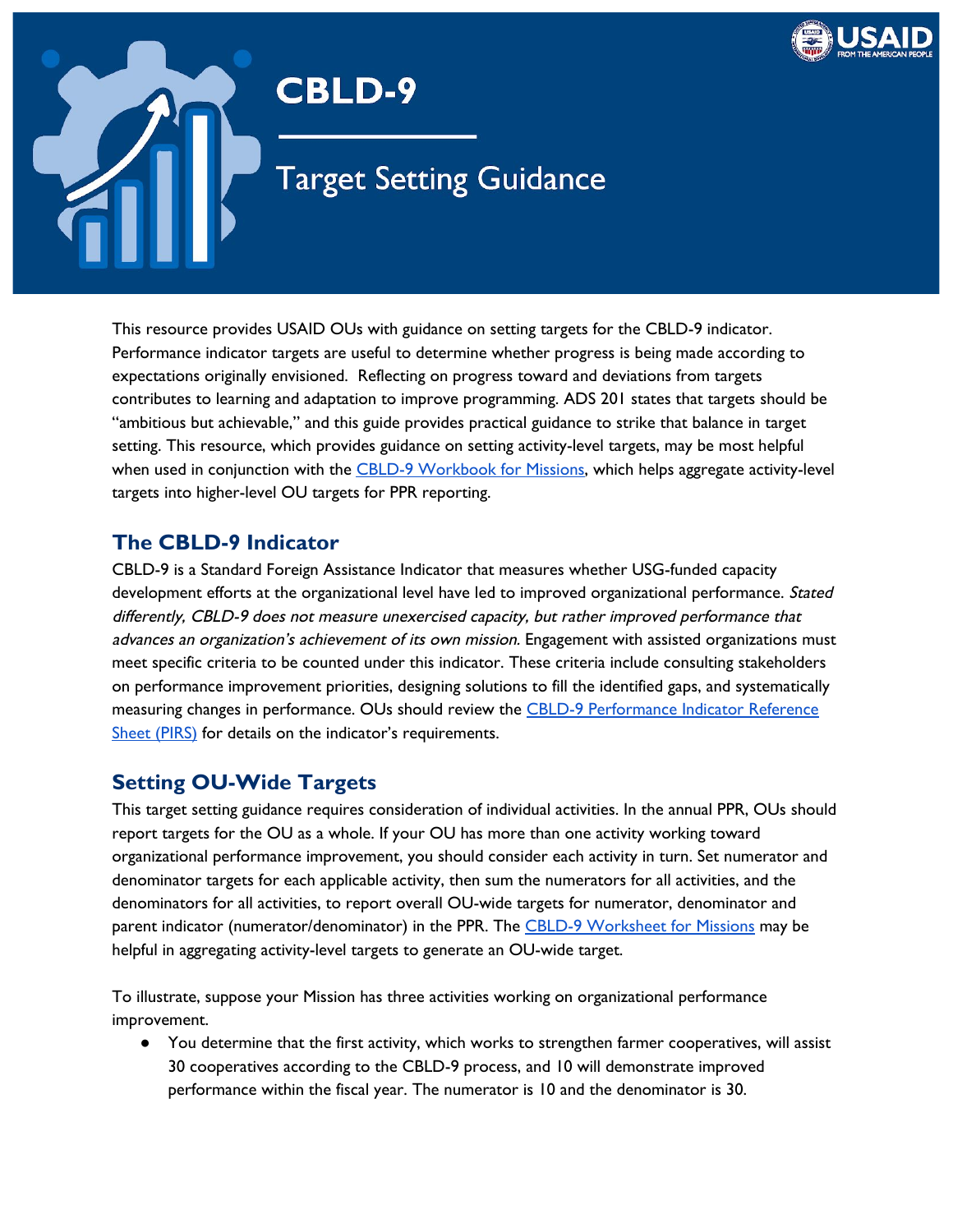- ● You determine that the second activity, which aims to equip CSOs for advocacy activities, will assist 15 CSOs according to the CBLD-9 process, and two will show improved performance within the fiscal year. The numerator is 2 and the denominator is 15.
- ● You determine that the third activity, which works with the Ministry of Health to streamline administrative processes according to the CBLD-9 process, will achieve measured improvement in Ministry of Health processes within the fiscal year. The numerator is 1 and the denominator is 1.

 Tallying the numerators and denominators for each activity, the OU-wide numerator is 13 organizations  $(10 + 2 + 1)$  and the OU-wide denominator is 46  $(30 + 15 + 1)$ . The OU-wide parent indicator target is therefore 13 divided by 46, or 28.3%. The <u>CBLD-9 [Worksheet](https://docs.google.com/spreadsheets/d/1ZkZNrOya25KDnsjJC0haueizwB7E2sbkyEkiYxLfoTk/edit#gid=996229305) for Missions </u>will generate this figure automatically based on your inputs for each assisted organization!

### **Considerations for Target-Setting at the Activity Level**

 Target setting should be informed by thoughtful consideration of program logic, resource levels, context and past performance of related programming. The table below provides questions and considerations for informing activity targets, as well as potential data sources. Keep in mind that new or in-depth analyses are usually not required. Rather, you should draw on available data and knowledgeable stakeholders to think through various factors that may impact implementation and achievement of outcomes.

|                                | <b>CONSIDERATIONS AND QUESTIONS FOR DISCUSSION</b>                                                                                                                                                                                                                                                                                                                                                                                                                                                                                                                                                                                                                                                                                          | POTENTIAL DATA SOURCES                                                                                                                                                                                                                                                                        |
|--------------------------------|---------------------------------------------------------------------------------------------------------------------------------------------------------------------------------------------------------------------------------------------------------------------------------------------------------------------------------------------------------------------------------------------------------------------------------------------------------------------------------------------------------------------------------------------------------------------------------------------------------------------------------------------------------------------------------------------------------------------------------------------|-----------------------------------------------------------------------------------------------------------------------------------------------------------------------------------------------------------------------------------------------------------------------------------------------|
| <b>PROGRAM</b><br><b>LOGIC</b> | Start with the theory of change. What are the steps involved from<br>intervention to outcome (i.e. improved performance)? What<br>assumptions could deter the activity from achieving its intended<br>outcome of improved organizational performance?<br>If you don't yet have a theory of change, consider the implicit<br>program logic and discuss with partners the pathway through which<br>you expect your activity to result in improved organizational<br>performance.                                                                                                                                                                                                                                                              | Activity theory of change<br>(including logic model or<br>results framework)<br>Solicitation scope of work                                                                                                                                                                                    |
| <b>CONTEXT</b>                 | Consider the context. You might discuss:<br>Demand for organizational performance improvement<br>$\bullet$<br>support among organizations that may participate in the<br>activity<br>Buy-in or competing interests of important stakeholders,<br>$\bullet$<br>both within and outside USAID<br>Other priorities (within USAID, among government<br>$\bullet$<br>counterparts) competing for attention<br>Political or economic realities that may interfere<br>$\bullet$<br>Consider bringing in local stakeholders for these discussions, as they<br>can likely illuminate additional contextual factors that may affect<br>implementation. This can be done in a variety of formats, from<br>informal interviews to structured workshops. | <b>CDCS</b><br>Project and activity design<br>documents<br>Sector assessments<br>Gender assessments, youth<br>assessments, etc<br><b>Consultations with local</b><br>stakeholders (e.g. partner<br>CSOs, local training providers,<br>and possibly the organizations<br>receiving assistance) |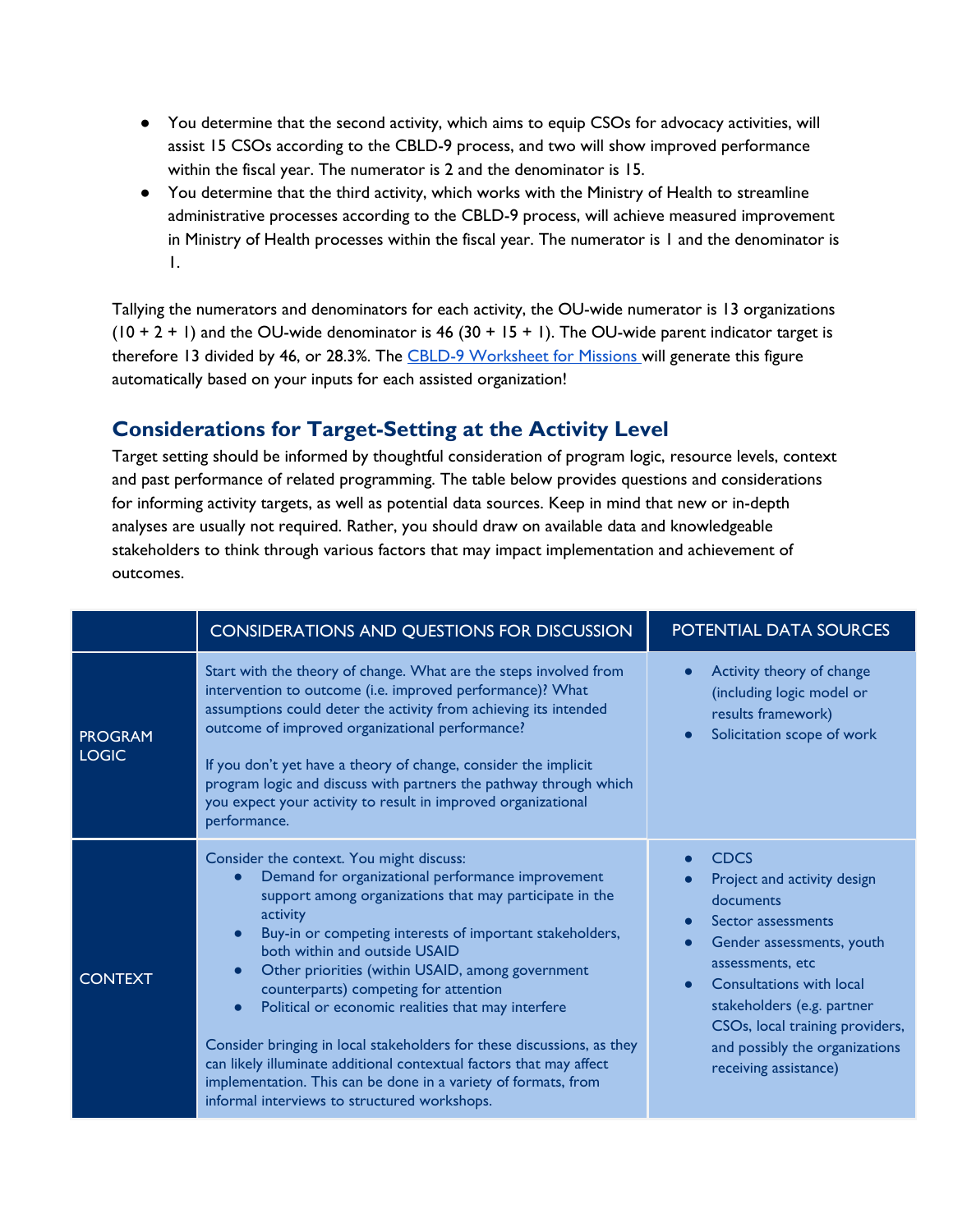|                                   | <b>CONSIDERATIONS AND QUESTIONS FOR DISCUSSION</b>                                                                                                                                                                                                                                                                                                                                                                                                                                                                                                                                                                                                                                                                                                                                                                                                                                                                                                                                                                                                                                                | POTENTIAL DATA SOURCES                                                                                                                                                                                                                                                                                                                                                                                                                                                                |
|-----------------------------------|---------------------------------------------------------------------------------------------------------------------------------------------------------------------------------------------------------------------------------------------------------------------------------------------------------------------------------------------------------------------------------------------------------------------------------------------------------------------------------------------------------------------------------------------------------------------------------------------------------------------------------------------------------------------------------------------------------------------------------------------------------------------------------------------------------------------------------------------------------------------------------------------------------------------------------------------------------------------------------------------------------------------------------------------------------------------------------------------------|---------------------------------------------------------------------------------------------------------------------------------------------------------------------------------------------------------------------------------------------------------------------------------------------------------------------------------------------------------------------------------------------------------------------------------------------------------------------------------------|
| <b>RESOURCES</b>                  | In light of your program logic (or theory of change), consider the<br>activity timeline and resources, including budget and personnel.<br>How many organizations is it possible to assist within these<br>constraints? How will this vary over the life of the activity?<br>What level of performance improvement support will be<br>$\bullet$<br>possible within these constraints? Is longer-term, in-depth<br>support to organizations feasible within these resource<br>constraints?<br>The denominator under CBLD-9 is a count of the number of<br>organizations receiving performance improvement support.<br>Resource constraints (along with local demand for assistance) are<br>key factors in determining how many organizations your OU is likely<br>to support.<br>The numerator under CBLD-9 is a count of organizations with<br>improved performance. Consider how the depth of engagement<br>with assisted organizations will impact the likelihood that they<br>demonstrate improved performance, keeping in mind that more<br>intensive engagement often demands more resources. | Work plan<br>$\bullet$<br><b>Activity budget</b><br><b>Cost Analyses (see Cost</b><br>$\bullet$<br>Analysis guidance from<br><b>USAID's Office of Education</b><br>to dig deeper!)<br>Work plans and budgets of<br>$\bullet$<br>other, similar activities<br>(current or from the recent<br>past)<br>Mission staffing patterns<br>$\bullet$                                                                                                                                           |
| <b>PAST</b><br><b>PERFORMANCE</b> | Consider the performance of similar, past activities in your country<br>of work. Examine the timeframes within which they achieved results,<br>and note challenges they faced that may also affect your activity.<br><b>Important:</b> A past activity does not have to be identical to current<br>activities to offer useful lessons. However, you should pay special<br>attention to differences in contexts, target groups, Mission staff,<br>activity designs and objectives, budget, and other factors that may<br>lead your activity to have different results. Remember that this<br>indicator measures organizational performance improvement (not<br>unused capacity), so activity objectives may be distinct from past<br>capacity development activities.                                                                                                                                                                                                                                                                                                                              | Documents from past, similar activities<br>in country, including:<br>Performance reports<br>$\bullet$<br>(quarterly, annual, final)<br><b>Evaluations</b><br>MEL plans/ performance<br>indicator data<br>You may also consider documentation<br>from similar activities from different<br>country contexts, being careful to<br>consider their results in the context of<br>your operating environment. IPs may<br>be able to advise on the achievements<br>from their past programs. |
| <b>DATA</b><br><b>VALIDITY</b>    | Consider whether your targets are realistic in light of the process<br>required to count organizations toward the CBLD-9 indicator (as<br>listed in the PIRS). Consult with experts who can advise on the<br>feasibility of targets based on theory or experience. Such<br>consultation should complement, not replace, consideration of<br>program logic, context, implementation plans and resources, and<br>review of past, similar activities. These experts can serve a helpful<br>"validation" or "fine tuning" role.                                                                                                                                                                                                                                                                                                                                                                                                                                                                                                                                                                       | Structured or informal discussions with<br>individuals who understand your<br>program or context. This may include:<br>Partner institutions in-country<br>(e.g. host government ministry<br>personnel)<br>Mission or Washington-based<br>$\bullet$<br>sector technical officers<br><b>Washington-based CBLD-9</b><br>$\bullet$<br>resource group (email<br>CBLDSupport@usaid.gov)<br>Implementing partner staff                                                                       |